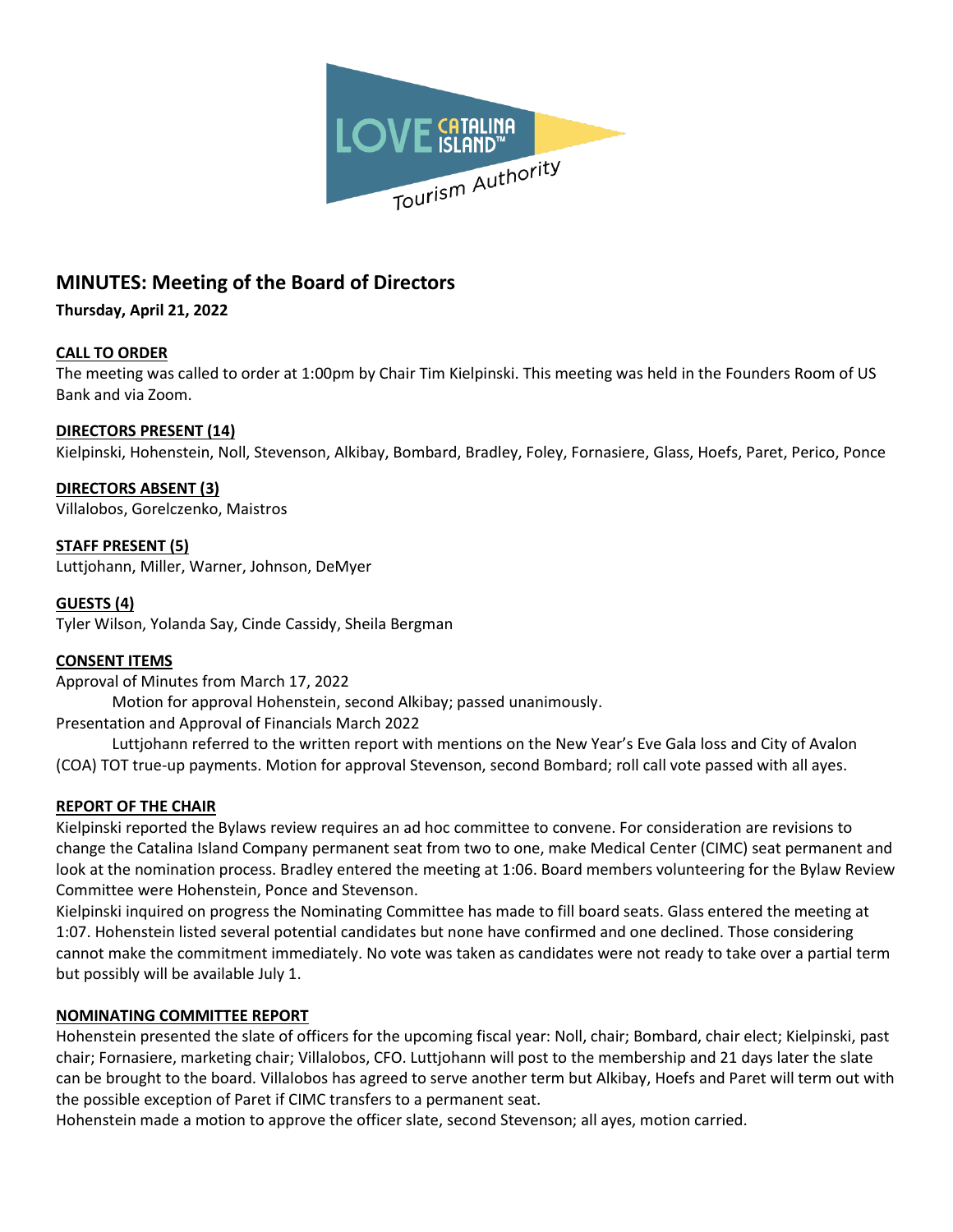#### **REPORT OF THE PRESIDENT**

Luttjohann shared his report noting changes are in red type. Perico left the meeting at 1:18. Luttjohann highlighted short-term rental comparisons, connectivity, water consortium, CARB and submitted his report as written. Paret entered the meeting at 1:20.

#### **DISCUSSION AND POSSIBLE ACTION**

Request for Allocation of \$16,925 Future Budget Funds for Website Redesign—Luttjohann opened discussion on a website redesign requesting permission to move forward with SimpleView's proposal of \$33,925. The amount would be split between this and next fiscal year. Paret asked the purpose of a redesign. Miller explained all marketing drives to the website and it would give the members more availability to add videos, etc. via the member portal. Stevenson added that visitors to the website will get more from it and members receive an advantage. Hohenstein believes all websites require updates every 2-3 years to stay current. Bombard added that smaller businesses may not have a website making the member listing their only digital marketing tool which is helpful to those merchants. Paret motioned for approval of allowing Jim to sign the \$34K contract with half paid this fiscal year and half the next, second Fornasiere; all ayes, motion carried.

US Bank Lease Agreement—Luttjohann shared there are no updates at this time.

Avalon City Council Candidate Forum—Luttjohann acknowledged the community benefit of this event yet stated it does not reflect well on Catalina Island Tourism Authority (CITA). He stated that Dave Young at The Catalina Islander wished to make significant changes but is now having time constraints. Luttjohann will leave it as a Board decision to walk away or move forward with plans for the event. Kielpinski agreed there is a community benefit but it does not fit with the purpose of CITA. Paret wished to encourage The Catalina Islander to take over.

Paret motioned for CITA to not be involved with the Candidate Forum, second Fornasiere.

Ponce stated his belief that candidates should get their own message out. Motion passed with abstention by Ponce.

Report on Marketing—Stevenson reported that TV ads are appearing during the Today Show on NBC. He encouraged all to read the Thursday Update as the marketing report is wrapped up there. A video of the Catalina Island segment featured on CA Live was shown for the group. Luttjohann commented that it was short but is a great use of time as it showed vacation rentals, hotels, the Metropole Marketplace along with various shops and restaurants. Fornasiere liked the drone footage.

Warner reported the 2022 Map has been delayed due to paper supply issues. She has considered a possible batch print or a change of paper and reached out to several printers finding them experiencing the same problem. The 2022 Rack Card was redesigned with a new look and is out on the market now. The 2022 Visitor Guide mailing to yacht clubs will be sent soon. This mailing had a joint letter with the Conservancy that includes the Museum name change. Miller added that recently there were 41 pieces of unpaid media coverage.

Visitor and Member Services Report— Hohenstein presented new membership applications for Diving Catalina and Catalina Jet Ski.

Approval of two New Members

Motion for approval Hohenstein, second Stevenson; passed unanimously.

Events Report—DeMyer reported on the beach clean-up on April 14 and mentioned a need for raffle prizes for the upcoming concert series. She reminded attendees of the Mixer tonight at Cork & Brew with food catered by Café Metropole. She announced a ServeSafe Fixer on May 5. This is open to any food service workers at \$165 per person. She stated the deadline to reserve space for the Shred event was extended to tomorrow; cost per box is \$6. DeMyer said the Lodging Open House has nine participants so far. This event begins at the Visitor Center at 5:30 on May 4 to pick up listing of properties. The Pride Celebration is June 18 with music on the stage, pop-up tents with support groups and a parade at noon. Luttjohann was recently informed the Casino exterior will feature rainbow-colored lights in the evening. DeMyer said sponsorship opportunities are available to fund July  $4<sup>th</sup>$  fireworks. The Annual Installation of Officers dinner will be at the Airport-in-the-Sky in July. Luttjohann added that he hopes front-line staff are encouraged to attend the Lodging Open House to educate them on what is available and better serve visitors.